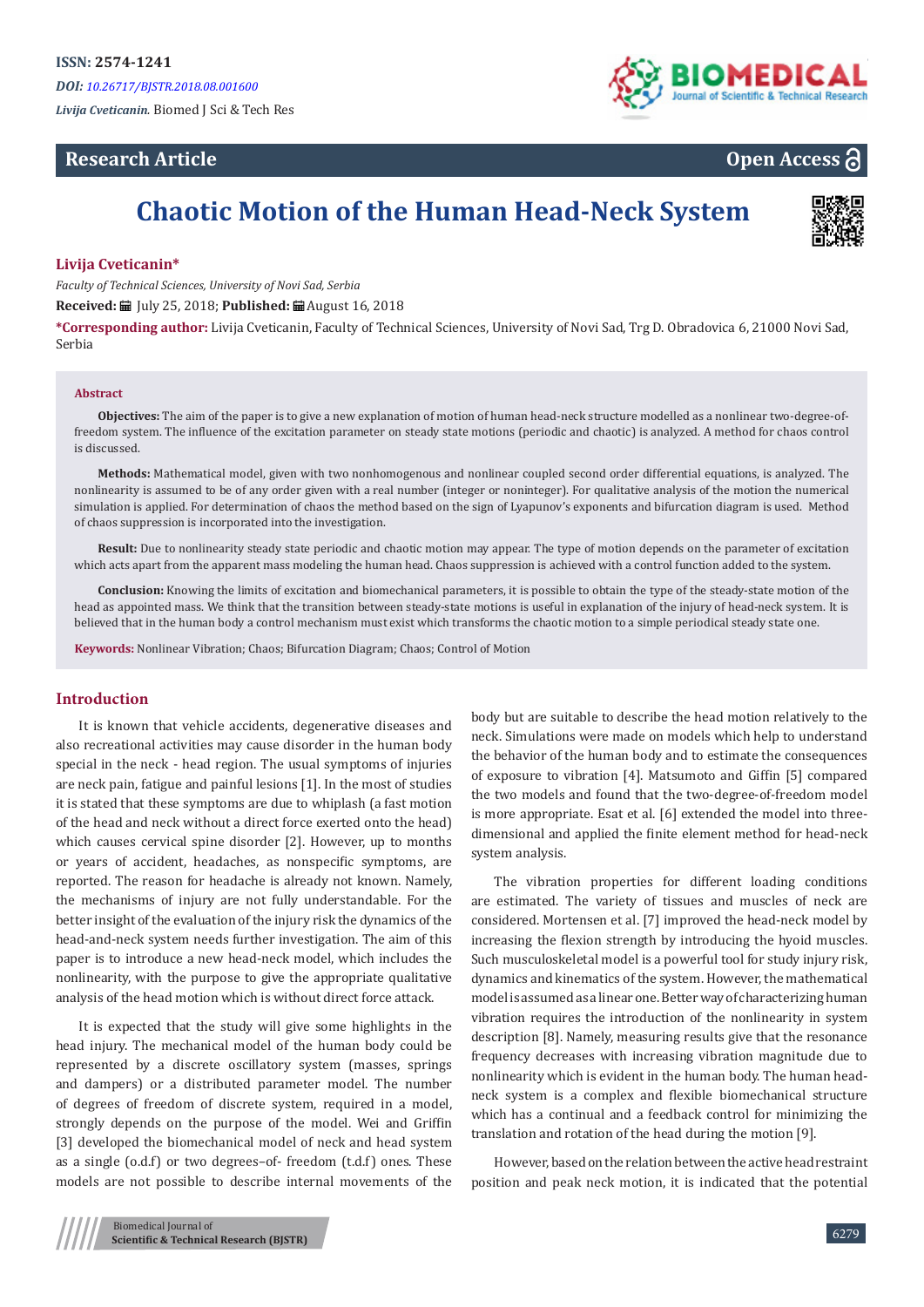protective effects are not fully activated at the time of peak neck motion [10]. For all of the previously mentioned analysis it is common that they need the knowledge of the biodynamic parameters. To overcome the difficulties of measuring of biodynamic properties of living human subjects, human vibration models are most frequently constructed by using an inverse dynamic approach [11]. The inverse approach estimates the unknown biodynamic properties of a model using the parameter identification procedures. Data are obtained by measuring of human body response on vibration disturbance [12]. These values are relevant for parameter identification of the dynamic model. Various identification methods for biomechanical models are developed [13], the steepest descent method, simplex and the Levenberg - Marquardt algorithm, predefined MATLAB functions, genetic algorithms, multi-criteria analysis, etc. The methods are very complex and usually the obtained values are not easy to be discussed.

The objective of this study is to give the qualitative analysis of the motion of the head-neck system modeled as a two-degreeof-freedom nonlinear system with harmonic excitation which is transmitting from the body to the head. The proposed model is able to represent a realistic behavior of the relative contraction and extension of the head-neck system. After introduction, in this paper, the mathematical model of the t.d.f system is given. Numerical simulation of the model for various values of excitation parameter is done. Lyapunov spectar and bifurcation diagrams are plotted with the aim to determine the parameters for chaotic motion. In the next section the method for suppressing chaos is discussed. Due to the control with a function with time delay, chaotic motion in the system is eliminated. The paper ends with proposal for stabilizing of the motion of the head and elimination chaos as one of potential causes for injuring.

# **Mechanical Model of the Head-Neck System**

In Figure 1 the model of the head-neck system is plotted. It is a t.d.f mass-in-mass system. Mass m1 corresponds to the body, while m2 is the lumped mass of head. Connection between masses is viscoelastic: spring and damper model the neck tissues and muscles. As it is already published, in Figure1a the stiffness of the spring is linear, while in Figure 1b the stiffness of the spring is nonlinear. The excitation acts on the mass m1 and the transient force is assumed to be of harmonic type. Mathematical description of the model given in Figure 1b is



**Figure 1:** Model of the head-neck-body system: a) linear and b) nonlinear model.

$$
m_1u_1 + c(u_1 - u_2) + k_2(u_1 - u_2) + k_a(u_1 - u_2)|u_1 - u_2|^{a-1} = (\omega t) \tag{1}
$$

$$
m_2u_2 - c(u_1 - u_2) + k_2(u_2 - u_1) - k_a(u_1 - u_2)|u_1 - u_2|^{a-1} = 0
$$
 (2)

where  $\in$ Re +, c is the coefficient of damping, k2 and k  $\alpha$  are coefficients of the linear and nonlinear stiffness, u1 and u2 are independent displacement functions, F0 and  $\omega$  are amplitude and frequency of excitation. Introducing the new variable x=u\_1-u\_2, after some transformation, the relative motion of masses is obtained as

$$
x + \frac{k_2}{M} x |x|^{\alpha - 1} + \frac{c}{M} x = \frac{F_0}{m_1} \cos(\omega t)
$$
 (3)

where  $\overline{M}$   $\overline{m_1}$   $\overline{m_2}$  $\frac{1}{M} = \frac{1}{m_1} + \frac{1}{m_2}$ . The equation (3) is strong nonlinear. To find the closed form solution is impossible. It is the reason that the numerical analysis of the equation is suggested [14].

#### **Numerical Simulation**

For the case when the order of nonlinearity is  $\alpha = 1.4$ ,  $\frac{k_2}{M} = -1$ ,  $\frac{F_0}{m_1} = 0.5k$  and  $\omega = 1$ , the equation of relative motion is 1

$$
x + 0.3x - x + x|x|^{0.4} = 0.5k\cos(t),
$$
 (4)



where k is the excitation parameter. Let us analyse the motion of the system for various values of parameter k. In Figure 2 the Lyapunov spectrum and the bifurcation diagram versus exitation parameter k is plotted. From the Figure 2 it is seen that for  $k \in [1.05, 1.39]$  one of the Lyapunov exponents is positive. For these values of k the motion is chaotic. In Figure 3 the phase plane diagrams and the Poincare maps for certain values of k are considered. From Figure 3a it is seen that the motion is periodical: for  $k = 0.95$  with period 1T, while for  $k = 1.5$  with period 3T. For  $k = 1.5$ 1.203 in the Poincare map the strange attractor is obtained (Figure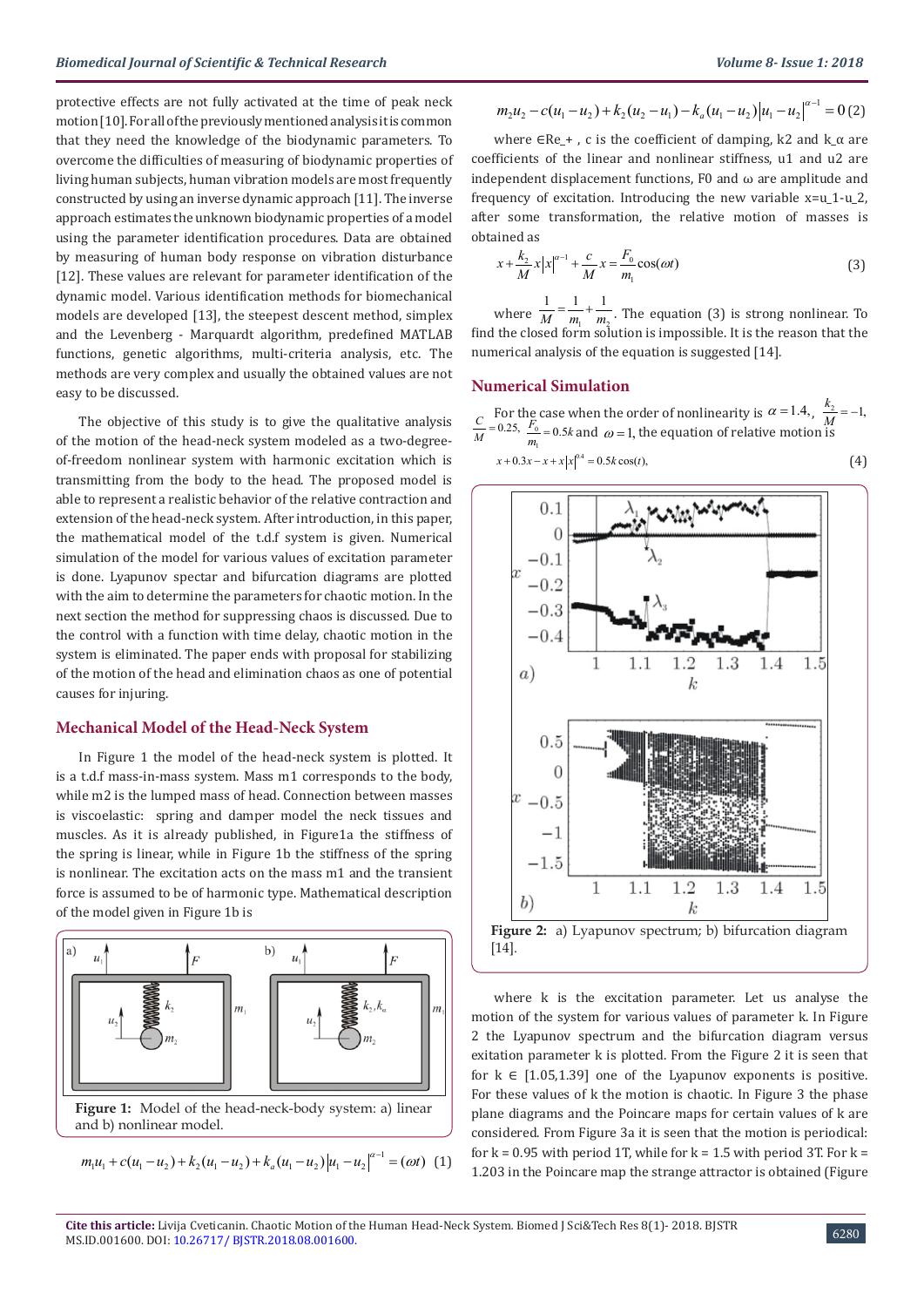3b). Existence of strane attractor proves the existence of the chaotic motion.



# **Suppression of Chaos**

It is supposed that the chaotic motion in the human body can be suppressed by a type of delayed feedback control which stabilizes the unstable periodic orbits within the strange attractor. To simulate the control procedure a function with time dalay τ is considered [15]

$$
c(t) = k(x(t-\tau) - x(t)),
$$
\n(5)

where K is the constant weight of perturbation. Introducing the control function in the system we obtain

$$
x + 0.3x - x + x |x|^{0.4} = 0.5k \cos(t) + k(x(t - \tau) - x(t))
$$
 (6)



The control procedure depends on the parameters K and τ. To stabilize the system with the T-periodic solution we choose  $\tau$ =T. By numerical experiment the value of the weight of the feedback parameter K is selected. Thus, chaos control is achieved with the weight of perturbation parameter K=0.5 and the time delay  $τ=2π$ . In Figure 4 the phase plane diagrams before and after chaos control are plotted.

# **Conclusion**

In the paper the human head-neck structure as a nonlinear t.d.f mass-in-mass system is modeled. It is concluded that due to nonlinearity some new phenomena in the relative motion of the head to the whole body occur. In addition to periodic steady state relative motion of the head, the chaotic motion, which can cause some damages, may appear. Using the control procedure, by applying the time-delay function, the stabilization of the periodic motion and suppression of the chaotic relative motion is available. The efficiency of procedure strongly depends on parameters of the control function. It is beleived that this conclusion would support the assumption that the head-neck injuring risk depends on the time when the potential protective effects are activated.

## **References**

- 1. [Panjabi MM, Cholewicki J, Nibu K, Grauer JN, Babat LB, Dvorak J \(1998\)](https://www.ncbi.nlm.nih.gov/pubmed/11415793) [Mechanism of whiplash injury. Clinical Biomechanics 13\(4-5\): 239-249.](https://www.ncbi.nlm.nih.gov/pubmed/11415793)
- 2. [Sarac H, Laporte S, Sandoz B \(2017\) Evaluation of a passive model](https://wwe.eurekamag.com/research/059/704/059704163.php) [to mimic dynamic head/neck movements. Computer Methods in](https://wwe.eurekamag.com/research/059/704/059704163.php) [Biomechanics and Biomedical Engineering 20: 191-192.](https://wwe.eurekamag.com/research/059/704/059704163.php)
- 3. [Wei L, Griffin J \(1998\) Mathematical models for the apparent mass of the](https://www.sciencedirect.com/science/article/pii/S0022460X97914735) [seated human body exposed to vertical vibration. Journal of Sound and](https://www.sciencedirect.com/science/article/pii/S0022460X97914735) [Vibration 212\(5\): 855-874.](https://www.sciencedirect.com/science/article/pii/S0022460X97914735)
- 4. [Rutzel S, Hinz B, Wolfel HP \(2006\) Modal description A better way of](https://www.sciencedirect.com/science/article/pii/S0022460X06004871) [characterizing human vibration behavior. Journal of Sound and Vibration](https://www.sciencedirect.com/science/article/pii/S0022460X06004871) [298\(3\): 810-823.](https://www.sciencedirect.com/science/article/pii/S0022460X06004871)
- 5. [Matsumoto Y, Griffin MJ \(2003\) Mathematical models for the apparent](https://www.sciencedirect.com/science/article/pii/S0022460X02009410) [mass of standing subjects exposed to vertical whole-body vibration.](https://www.sciencedirect.com/science/article/pii/S0022460X02009410) [Journal of Sound and Vibration 260\(3\): 431-451.](https://www.sciencedirect.com/science/article/pii/S0022460X02009410)
- 6. [Esat V, van Lopik DW, Acar M \(2005\) Combined multi-body dynamic](https://link.springer.com/chapter/10.1007/1-4020-3796-1_9) [and FE models of human head and neck. IUTAM Proceedings on Impact](https://link.springer.com/chapter/10.1007/1-4020-3796-1_9) [Biomechanics: From Fundamental Insights to Applications. Springer:](https://link.springer.com/chapter/10.1007/1-4020-3796-1_9) [91-100.](https://link.springer.com/chapter/10.1007/1-4020-3796-1_9)
- 7. [Mortensen JD, Vasavada AN, Merryweather AS \(2018\) The inclusion](http://journals.plos.org/plosone/article?id=10.1371/journal.pone.0199912) [of hyoid muscles improve moment generating capacity and dynamic](http://journals.plos.org/plosone/article?id=10.1371/journal.pone.0199912) [simulations in musculoskeletal models of the head and neck. PLoS ONE](http://journals.plos.org/plosone/article?id=10.1371/journal.pone.0199912) [13\(6\): 1-14.](http://journals.plos.org/plosone/article?id=10.1371/journal.pone.0199912)
- 8. [Huang Y, Griffin MJ \(2009\) Nonlinearity in apparent mass and](https://www.sciencedirect.com/science/article/pii/S0022460X0900162X) [transmissibility of the supine human body during vertical whole-body](https://www.sciencedirect.com/science/article/pii/S0022460X0900162X) [vibration. Journal of Sound and Vibration 324\(1-2\): 429-452.](https://www.sciencedirect.com/science/article/pii/S0022460X0900162X)
- 9. [Happee R, de Bruijn E, Forbes PA, van der Helm FCT \(2017\) Dynamic](https://www.ncbi.nlm.nih.gov/pubmed/28577906) [head-neck stabilization and modulation with perturbation bandwidth](https://www.ncbi.nlm.nih.gov/pubmed/28577906) [investigated using a multisegment neuromuscular model. Journal of](https://www.ncbi.nlm.nih.gov/pubmed/28577906) [Biomechanics 58: 203-211.](https://www.ncbi.nlm.nih.gov/pubmed/28577906)
- 10. [Ivancic PC, Sha D, Panjabi MM \(2009\) Whiplash injury prevention with](https://www.ncbi.nlm.nih.gov/pubmed/19666203) [active head restraint. Clinical Biomechanics 24\(9\): 699-707.](https://www.ncbi.nlm.nih.gov/pubmed/19666203)
- 11. [Dong RG, Welcome DE, McDowell TW, Wu Z \(2015\) Theoretical](https://www.sciencedirect.com/science/article/pii/S0022460X15005489) [foundation, methods, and criteria for calibrating human vibration](https://www.sciencedirect.com/science/article/pii/S0022460X15005489) [models using frequency response functions. Journal of Sound and](https://www.sciencedirect.com/science/article/pii/S0022460X15005489) [Vibration 356: 195-216.](https://www.sciencedirect.com/science/article/pii/S0022460X15005489)
- 12. [Rakheja S, Dong RG, Patra S, Boileau PE, Marcote P, Warren C \(2010\)](https://www.sciencedirect.com/science/article/abs/pii/S0169814110000697) [Biodynamics of the human body under whole-body vibration: Synthesis](https://www.sciencedirect.com/science/article/abs/pii/S0169814110000697) [of the reported data. International Journal of Industrial Ergonomics](https://www.sciencedirect.com/science/article/abs/pii/S0169814110000697) [40\(6\): 710-732.](https://www.sciencedirect.com/science/article/abs/pii/S0169814110000697)
- 13. [Srdjevic Z, Cveticanin L \(2012\) Identifying nonlinear biomechanical](https://www.sciencedirect.com/science/article/pii/S0022460X11008236)